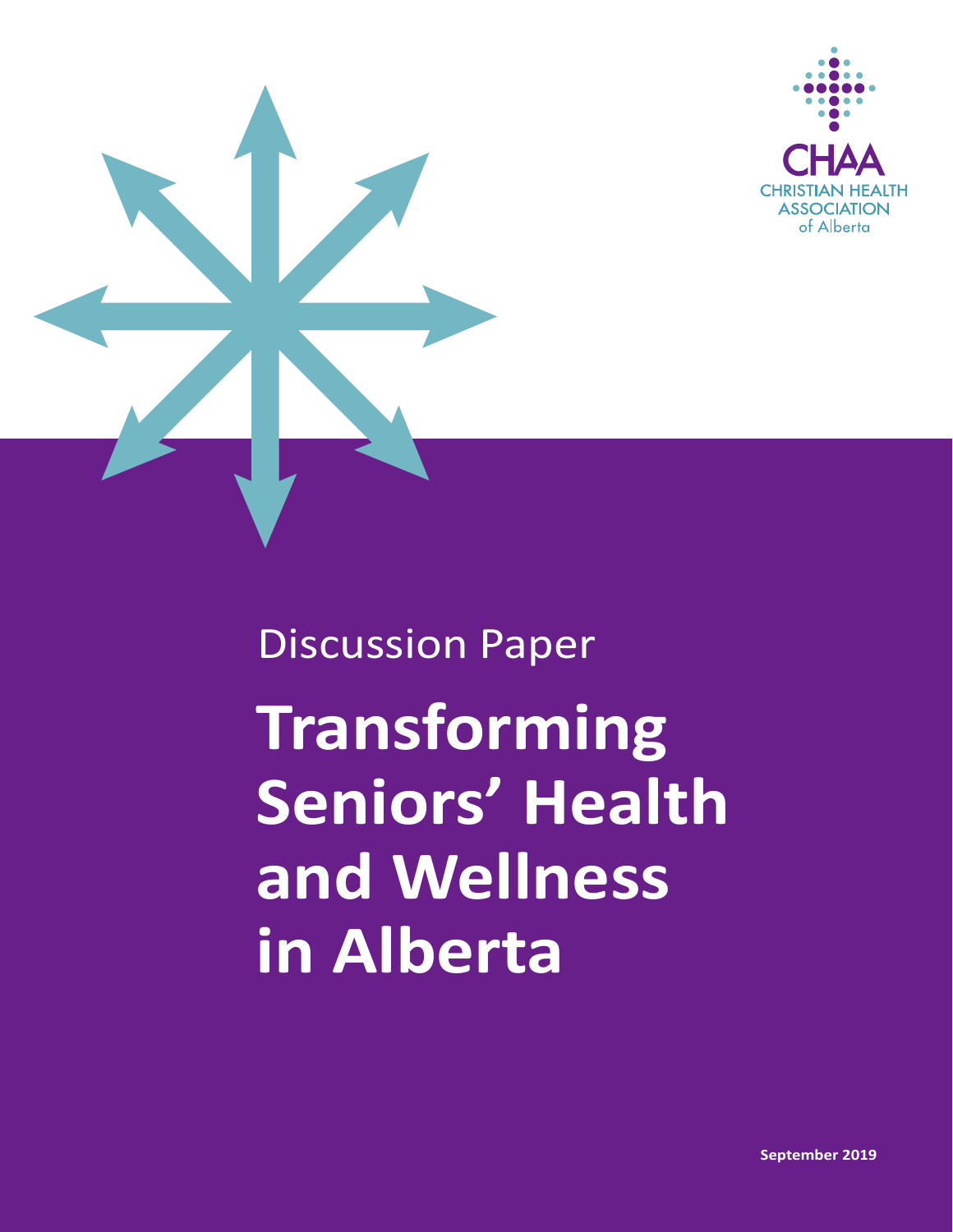## Discussion Paper

## **Transforming Seniors' Health and Wellness in Alberta**

With longevity the new norm, and seniors thriving well beyond age 85 and even into their 100s, Alberta is grappling with how to cherish and care for a very different generation of seniors. Their numbers are unprecedented (quadrupled in the past five decades) due to shifting demographics. Social and family structures are significantly different than they were decades ago. And expectations are changing, with most seniors preferring to live independently in their own residence and community. Finally, there are the financial pressures that accompany 20-35 years of retirement.

Today's long-living seniors are more likely to suffer from social, emotional and physical isolation than from any other single disease or condition. Most will never see the inside of a long-term care facility. And many have a legitimate fear of outliving their financial resources.

Yet despite these significant changes, Alberta's continuing care system hasn't evolved much over the past 50 years. With seniors' care now accounting for 44% of Alberta's \$21 billion health care budget, and the number of seniors continuing to

grow, it's essential that we find the best way to deliver high quality care and protect seniors' quality of life in a compassionate yet sustainable manner.

## **A bold new vision**

With our seniors' care system still reflective of a bygone era, it's time to revisit a decades-old system that can no longer meet the challenges of the future.

Some of the legislation and regulations governing seniors' care is more than 50 years old. And it's been 30 years since the province conducted a comprehensive consultation with Albertans on what they need and expect from their seniors' health and continuing care system. That 1980s vision – still unachieved in many respects – no longer reflects the new challenges we'll face over the next 30 years.

We're long overdue to modernize Alberta's seniors' care system yet again. But transformation will only materialize if Alberta communities, municipalities, families, seniors and all levels of government take bold action on creating and shepherding a new vision.

*We need to re-imagine the province's entire seniors' care system with an over-arching vision that is owned and led by Albertans.*

## **Why a discussion paper?**

This discussion paper is a first step in starting the dialogue about a new vision for seniors' care. The vision must be owned and led by Albertans. It must be values-driven, serving as a source of unity and strength as we commit to a compassionate, caring and courageous approach to seniors' care. It must reflect new health professions, new models of care, and changing expectations about seniors' health and wellness. And it must be compelling as it articulates what it means to honour and care for those least able to look after themselves: seniors living with frailty, complex health conditions, social isolation, cognitive and mental health challenges, and limited financial means.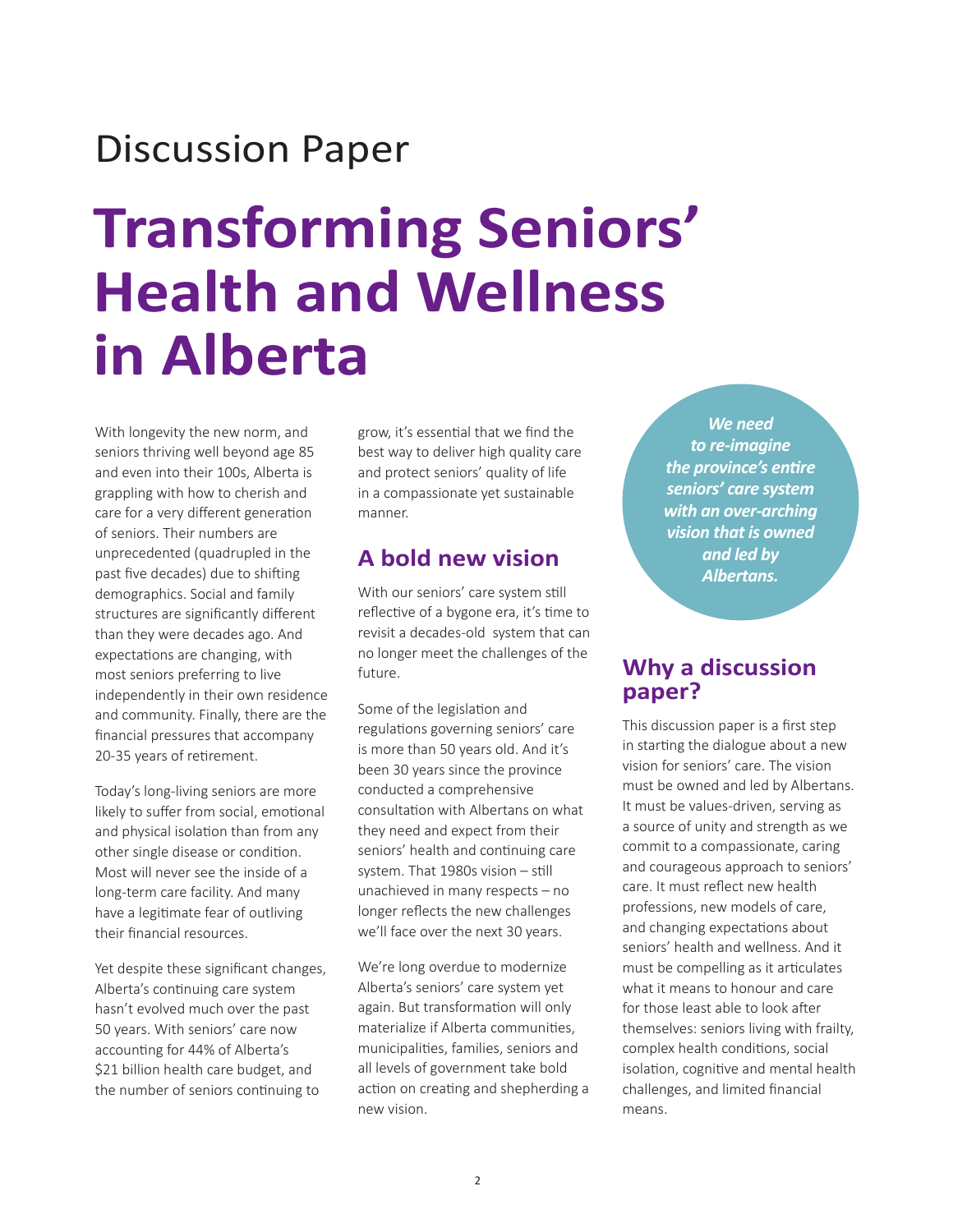## **Let's begin the discussion**

Christian Health Association of Alberta (CHAA) has identified 12 significant challenges to achieving a new vision for seniors' health and wellness, plus more than 60 opportunities to address those challenges through short-term

and longer-term solutions. Each of the 12 challenge areas is depicted in the diagram below and then explored in greater detail in the pages that follow. We believe that none of the challenges can be addressed in isolation due to the interconnectedness and interdependencies across the entire seniors' care system.

We invite stakeholders across Alberta to join the dialogue by reviewing this discussion paper and then committing to work together toward solutions. Collectively, our efforts will lay the foundation for a bold and innovative path forward in seniors' care.



## **CHAA's role in leading the dialogue**

CHAA has a 75-year history of providing values-based, holistic health and healing to vulnerable Albertans. Our legacy of caring for the province's most elderly, ill, marginalized and vulnerable citizens has remained one of the greatest privileges of our faith-based member organizations.

With roots dating back to a time before publicly funded health care services were available in Alberta, our mission-driven teams learned how to be resourceful, innovative, and frugal – yet holistic and patientcentered – in our approach to delivering services to those most in need. We have decades of

experience operating between 25% and 40% of all care spaces for seniors, depending on the stream of care. This wealth of experience has yielded countless lessons learned about the effectiveness of current policies and the need for changes in the way our health care system works for seniors, their families, and unpaid caregivers.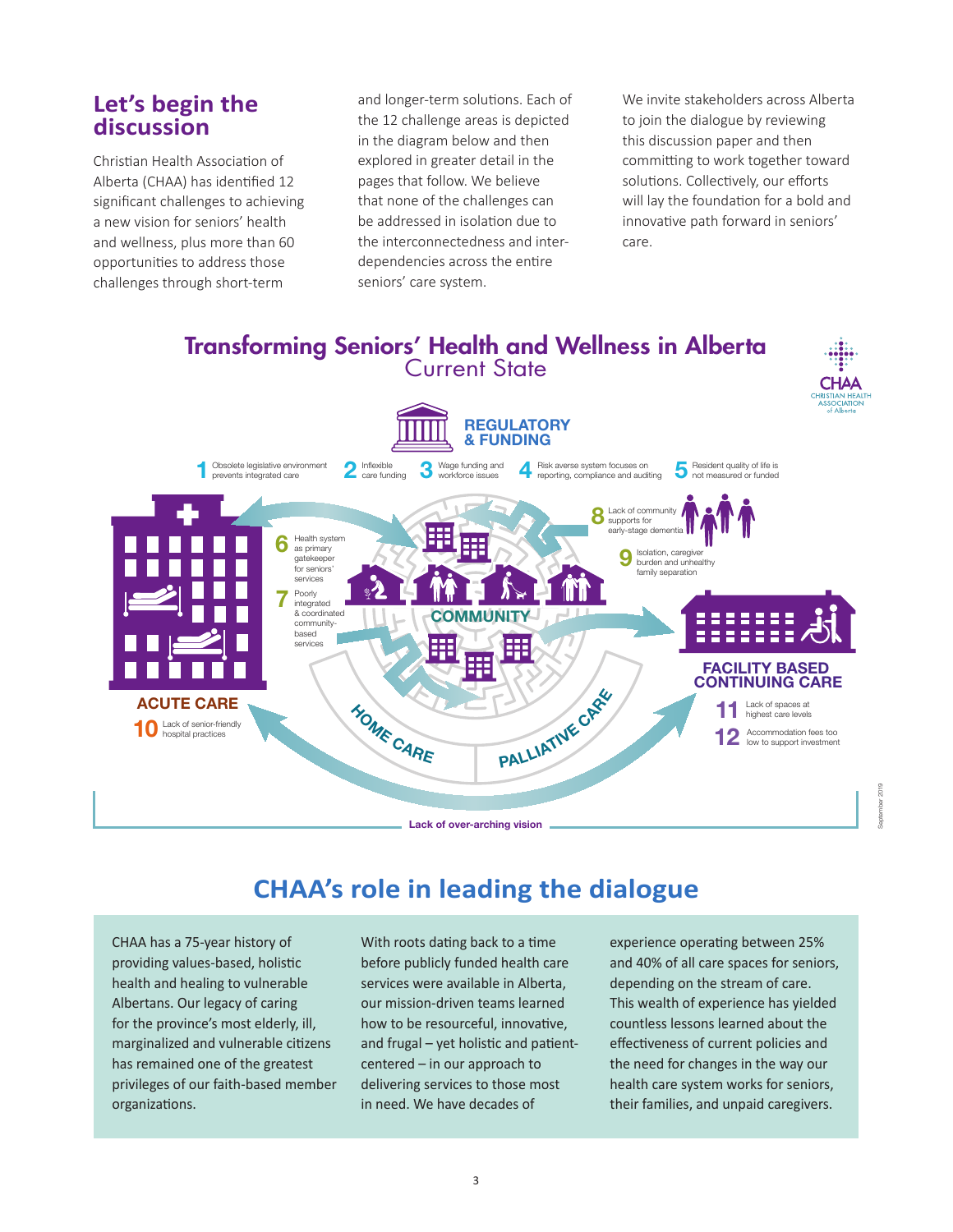## **Regulatory and Funding**

## **1 Obsolete legislative environment prevents integrated care**

Current seniors' care policies, acts, regulations, standards, operational directives, and regulatory bodies emerged piecemeal over decades – often in response to one-time incidents rather than trends. The resulting policy system is incredibly complex, lacks overarching coherence and alignment, and is cumbersome to implement and maintain.

There is considerable overlap and duplication across authorities, regulators and jurisdictions, making the system difficult to navigate for care providers, operators, and families alike. Current policies do not reflect evidence regarding best practices, and are not clearly linked to desired outcomes. Sometimes policy is risk-based and reactive in the aftermath of incidents – particularly in the areas of safety and security – rather than evidence-based. And in some cases, policies actually inhibit

the implementation of best practice and innovation, and regularly create barriers to quality, person-centred care at the point of service.

A case in point: Continuing care options and sites are funded along rigid and prescriptive care levels, meaning residents can't move within a site if their health changes. As seniors become more ill/frail, they must be turned over to AHS for reassessment and reassignment to different care facilities in order to follow the funding.

*Overlapping and outdated legislation means many frail seniors are forced to relocate when their health changes – because the funding is attached to the building or stream of care rather than the person*

#### **Short-term opportunities:**

**Conduct a legislative review**, in consultation with stakeholders and contracted providers, to identify gaps and barriers in legislation and regulations.

**Promote demonstration projects** on age-in-place villages of care to better understand the regulatory changes needed to lay the foundation for the future of seniors' care.

#### **Mid- and long-term solutions:**

**Implement significant regulatory and funding changes** to promote intra-site assessment and placement, where the funding follows the resident rather than the facility.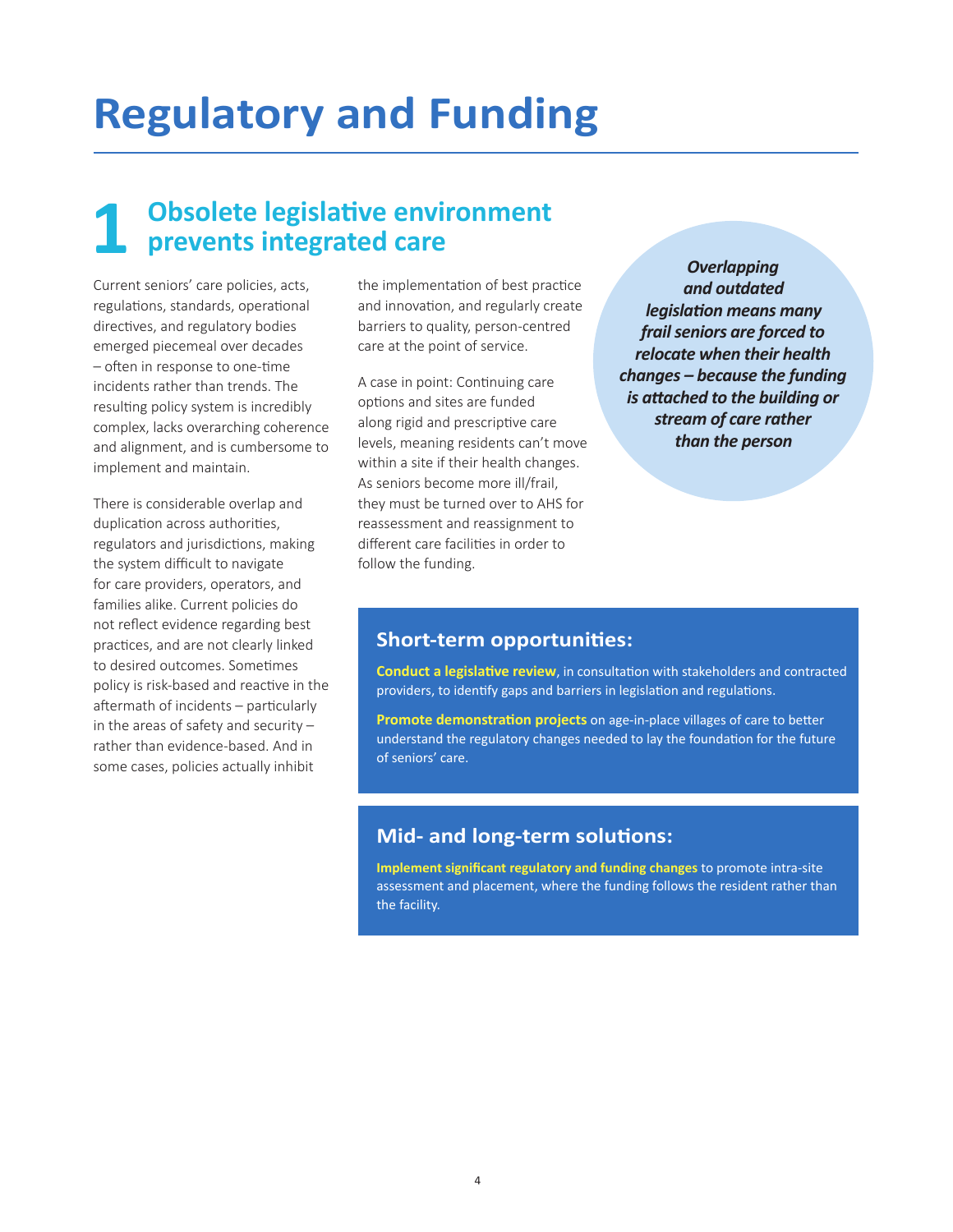# **2 Care funding methodology not sensitive to resident acuity, profile, facility size, or collective agreements**

The current Patient Care Based Funding (PCBF) model poses serious challenges in providing appropriate continuing care services to seniors by prescribing the number of hours of care per resident, the type of provider authorized to deliver care, and the specific number of minutes permitted for specific tasks. This one-size-fits-all approach removes critical discretion from care managers in determining the most effective and efficient approach to delivering quality care, and frequently results in poor use of resources as well as inadequate interactions at the point of service.

PCBF focuses exclusively on tasks related to physical bodies with no regard for the value of and need for holistic care. The funding model underestimates the time needed to deliver quality care in a seniors' care context, in which tasks often require more time than similar tasks for other populations.

For example, under PCBF, cognitive and behavioural challenges – which affect 70-80% of residents in higher care settings -- are considered an inconvenience rather than an essential determinant of resident care needs. The time-intensive staffing levels that are required to provide responsive and compassionate care, while simultaneously managing resident behavioural issues, is not recognized or funded.

While the overall mix of seniors in a setting (the 'case mix index') can shift dramatically in a short period of time, funding does not catch up until one year later, often leaving the operator short for months due to the gap between prior versus current resident mix.

Finally, smaller facilities often struggle to achieve cost efficiencies due to poorer economies of scale. Ensuring the site is adequately staffed to care for local seniors at higher care levels – who naturally want to remain close to family and support networks – is a tremendous challenge for operators.

*Residents with dementia need more care and staff time, but funding doesn't treat dementia as a health issue requiring more time and specialized supports*

#### **Short-term opportunities:**

**Immediately shift to a blend of block & variable funding** to recognize different economies of scale based on facility size, facility age, and urban/rural/ geographic area – particularly for smaller sites that have poor economies of scale.

**Flex the funding formulae** to guarantee adequate care staff regardless of facility size or geographic location. Provide top-ups or stipends for small volume facilities, especially in rural areas.

**Broaden the CMI calibration period** to ensure operators are funded for actual instead of planned resident acuity.

**Remove rigid site-specific care level authorizations** to allow funding to shift and adjust along with the resident's care needs.

### **Mid- and long-term solutions:**

**Re-weight assessment tools** to appropriately account for the cognitive & behavioural needs of seniors with dementia.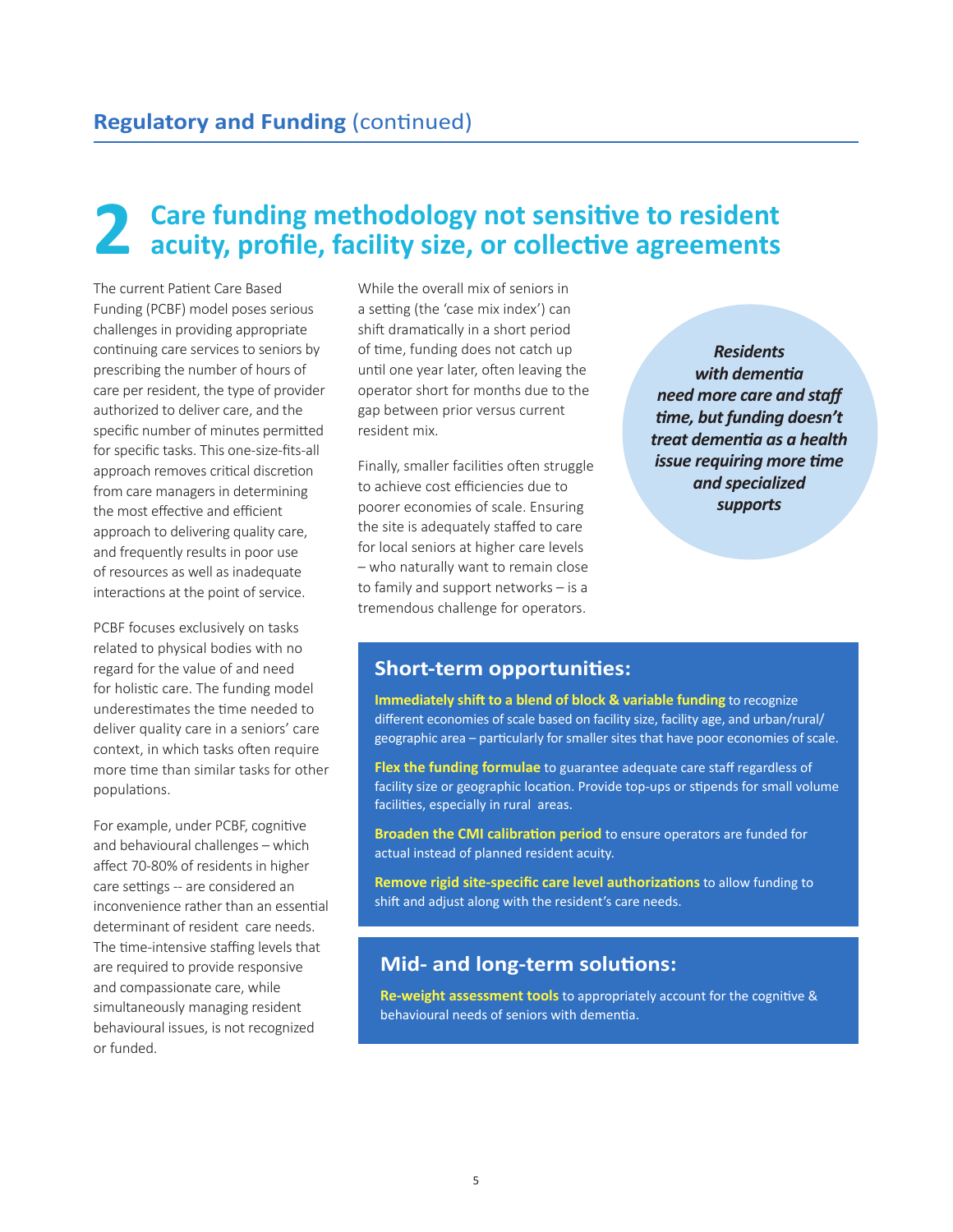## **3 Wage funding and workforce issues**

Outdated legacy legislation and regulations (up to 70 years old) reflect a long-gone model of care based on a short duration of complex care and a workforce comprised predominantly of registered nurses. New provider groups (licensed practical nurses and health care aides) now provide the bulk of care but regulations remain unchanged based on a workforce composition from the 1950s.

As well, operators are funded for care hours based on the average wages across the sector, not the true wages incurred by the operator. This means organizations with collective agreements (in alignment with AHS agreements) are paid less than the true cost of nursing salaries/ benefits and must make up the shortfall through staffing reductions, charitable donations, or cuts to non-health services (recreation, food services, housekeeping).

The funding gap also means organizations with long tenure employees have difficulty retaining their most seasoned and stable staff (important for resident quality of life and care quality) because senior employees generally earn more than the average wage in the sector.

Smaller sites without economies of scale are funded for less than 1.0 FTE of some positions (e.g., RNs) and thus have problems with recruitment and retention. Turnover among staff, especially HCAs, can be

high in Alberta due to issues related to exhaustion/overwork and other challenges. Turnover exacerbates the challenges operators experience in recruiting and retaining HCAs – worsened by changes to Canada's foreign worker program – and the struggle to ensure provider competencies are current.

For example, a two-year early childhood education diploma is a prerequisite to caring for vulnerable children, yet the professionals that care for seniors with dementia generally are required to earn just a 17-week certificate. Operators must fill in the gaps with ongoing clinical education and support.

*Not-for-profit operators with collective agreements must use staff reductions or donations to make up for wage funding shortfalls*

#### **Short-term opportunities:**

**Conduct a provincial review of actual wage rates within the continuing care sector** to identify which operators or sectors are disadvantaged vs profit from the average wage funding policy.

**Ensure operators are reimbursed at the true wage and benefits rates within their sector** - including professional development and other non-work time -- rather than the average salaries and benefits across all sectors.

**Flex the funding formulae to guarantee coverage of core staff** regardless of volume or uncontrollable placement vacancies.

#### **Mid- and long-term solutions:**

**Implement a blended rate of fixed and variable funding**, and consider core staffing levels as a fixed cost, thereby ensuring optimal care hours are funded.

**Commit to a long-term review of workforce projections** to develop a comprehensive workforce strategy to meet current and future demand.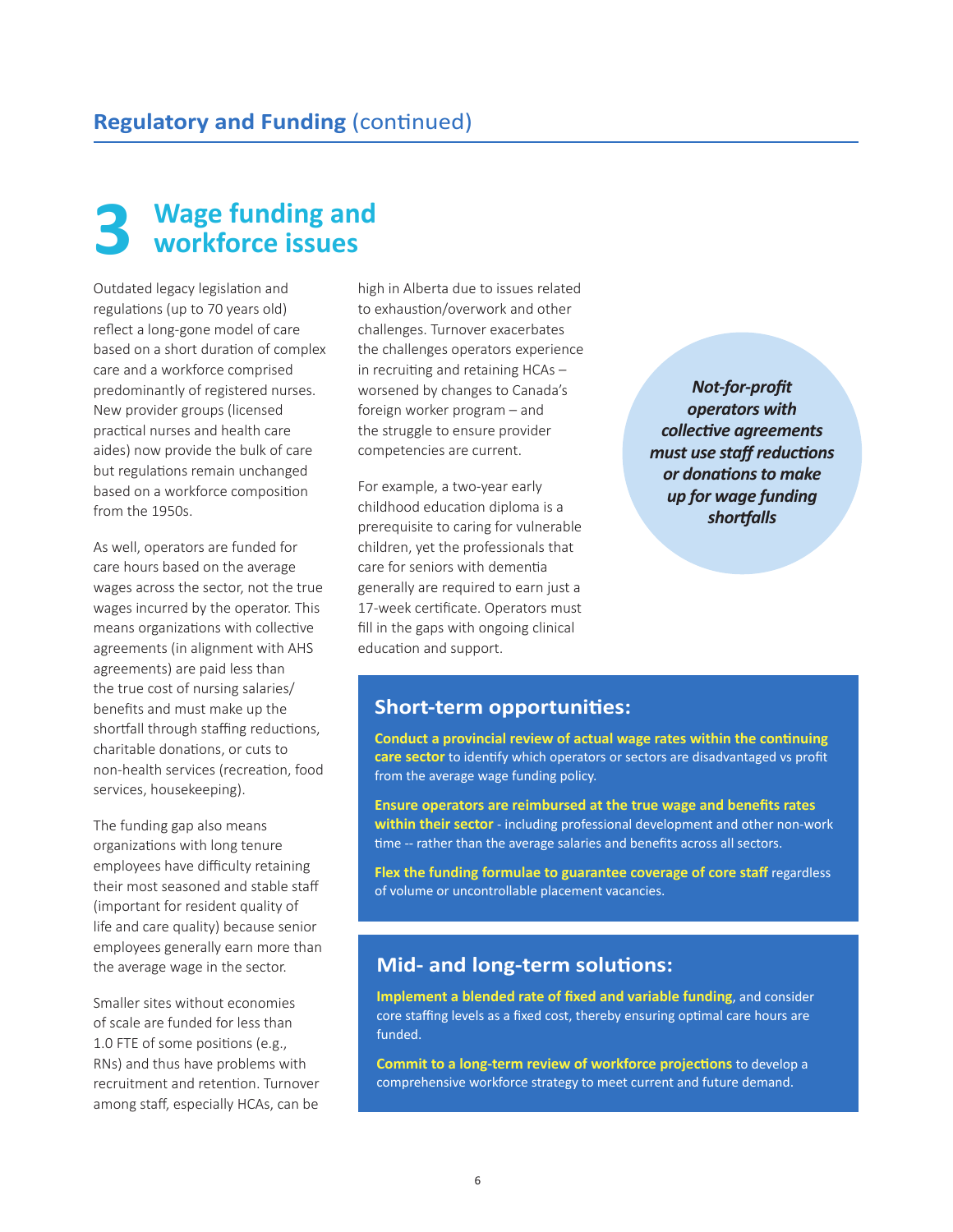# **4 Risk averse system focuses on reporting, compliance and auditing**

There is considerable fragmentation regarding provincial monitoring at the resident, facility and system level. Jurisdictional overlap is a significant challenge with the accountabilities for safety, quality, compliance, inspections, accreditation, auditing, system performance, and funding spread across multiple national and provincial authorities and information/reporting systems. The burden on continuing care operators to track and report on indicators across multiple regulators means essential front-line staff resources must be diverted away from care activities to perform myriad reporting and auditing functions.

Furthermore, there is an overreliance on micro-auditing for task-based care – such as toileting and dressing – and an emphasis on incident-based reporting of adverse events. Rather than assessing for overall quality of care and quality of life outcomes, systemwide monitoring has regressed from an oversight function to a micro-management system. This undermines the autonomy of operators and their staff, and impedes their ability to deliver residentcentered care and ensure residents receive timely, compassionate, flexible and responsive interactions at the point of care. For example, the system determines which tasks are to be performed for a resident based on the person's classification level – rather than encouraging front-line care staff to understand and meet the resident's most immediate and pressing needs while working within a global and holistic care plan.

*Operators are required to count tasks as a proxy for quality and safety*

### **Short-term opportunities:**

**Reduce audit duplication** by allowing operators to skip provincial (AHS) reporting on audit criteria that have already been assessed as meeting the provincial standards of Accreditation Canada.

**Involve seniors and families** in determining the audit criteria that best evaluate resident quality of life.

**Restore appropriate task-related decision-making** (e.g., staffing assignments, care tasks) to the point of care.

## **Mid- and long-term solutions:**

**Untangle overlapping accountabilities** by separating system performance oversight/reporting from compliance/standards auditing.

**Delineate jurisdictional and oversight accountabilities** on the basis of system-wide outcome measures rather than operator-level inputs.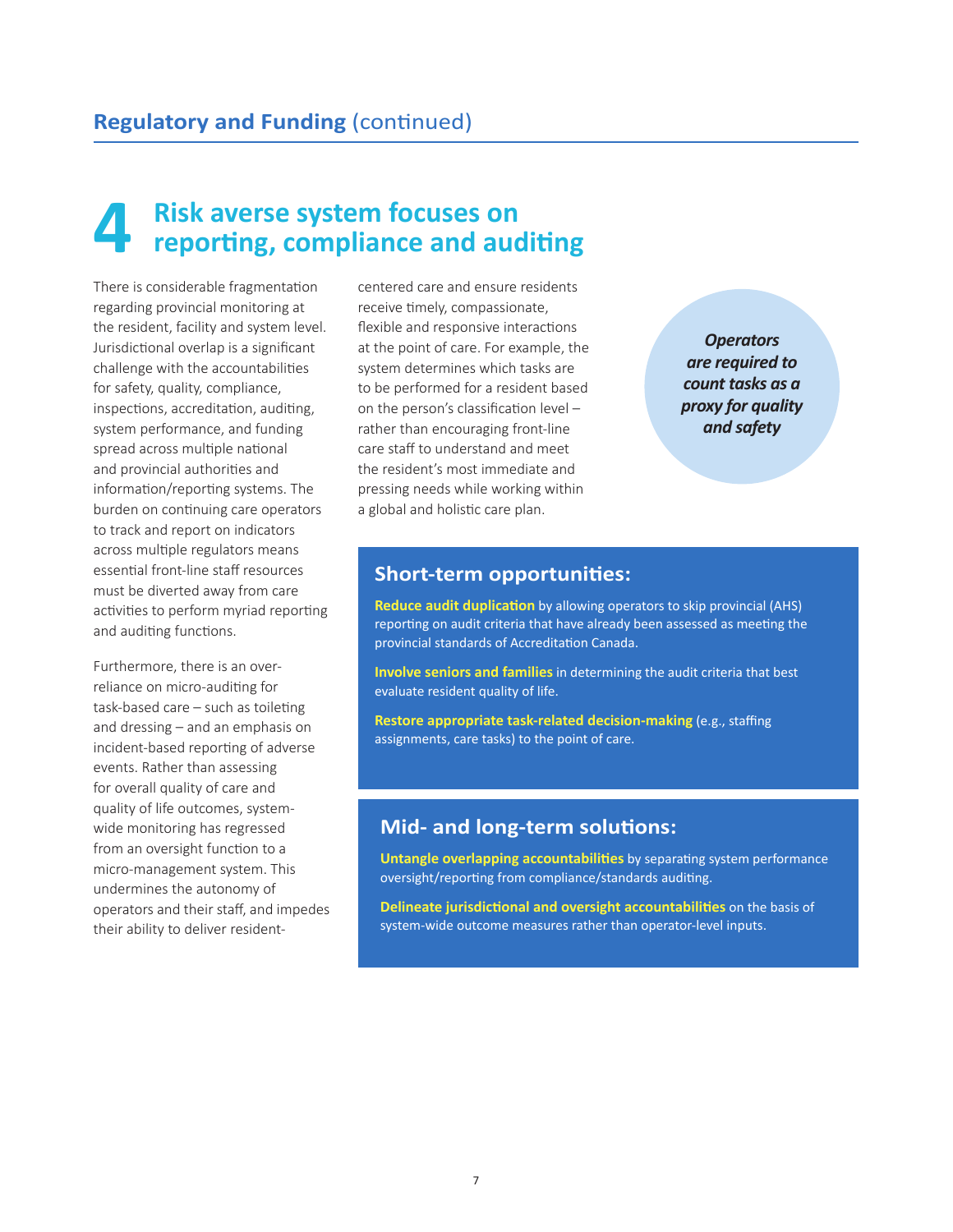## **5 Resident quality of life not measured or funded**

Across the continuing care system, resident care -- particularly at higher care levels -- is funded and audited as tasks and mechanical procedures rather than as human interactions. Aside from periodic benchmarking and tracking of site-specific resident and family experience, there is no systematic process in place to assess resident quality of life on an ongoing, system-wide basis.

Current evaluation measures make little distinction between the relative weighting of varying factors that contribute most to a seniors' quality of life. These determinants can change dramatically between age 65 and 100, particularly across different care settings and even more so as seniors approach the end of life.

Administrative preferences for the use of evidence-based, standardized tools and approaches mean residents — regardless of age or state of health — are more likely to be queried about food quality and call bell response times than on deeper determinants of quality of life, such as social relationships, personal interests, spiritual/emotional health, and autonomy.

Assessing quality of life in care settings with a high prevalence of cognitive impairment and frailty (e.g., long-term care) is even more challenging because evaluation data may be limited to the perspectives of family members and care staff. Finally, there is no process to assess

care staff health and engagement, which is a significant determinant of providing a compassionate, holistic and responsive care environment.

To residents in care, the implications are significant. A long-term care resident (who is typically in the final 12-18 months of life) is more likely to be funded for physical therapy and mobility-related tasks (of limited value during end-of-life care) while operators must rely on donations and volunteers to deliver essential life-enriching services at the end of life, such as music therapy, companionship, and spiritual and emotional care.

*Life-enriching offerings at the end-of-life, such as music therapy and emotional care, are not funded as care services*

#### **Short-term opportunities:**

**Recognize quality of life** as an essential measure of system performance.

**Develop a richer and more relevant set of quality of life metrics** for system performance and reporting purposes.

**Recognize and incent quality of life outcomes system-wide**, particularly for complex, frail, cognitively impaired and other residents in higher levels of supportive living and long-term care.

**Provide global funding** for the establishment of quality of life services within continuing care facilities, allowing local operators, care providers and informal caregivers to determine which services will enhance resident quality of life.

### **Mid- and long-term solutions:**

**Create flexibility in ancillary services** to reflect determinants of quality of life across stages of aging.

**Promote investment in lower-density spaces** to reflect resident preferences and higher quality of life in home-like care settings, and to incent more diverse care environments (e.g., distinct social or cultural preferences).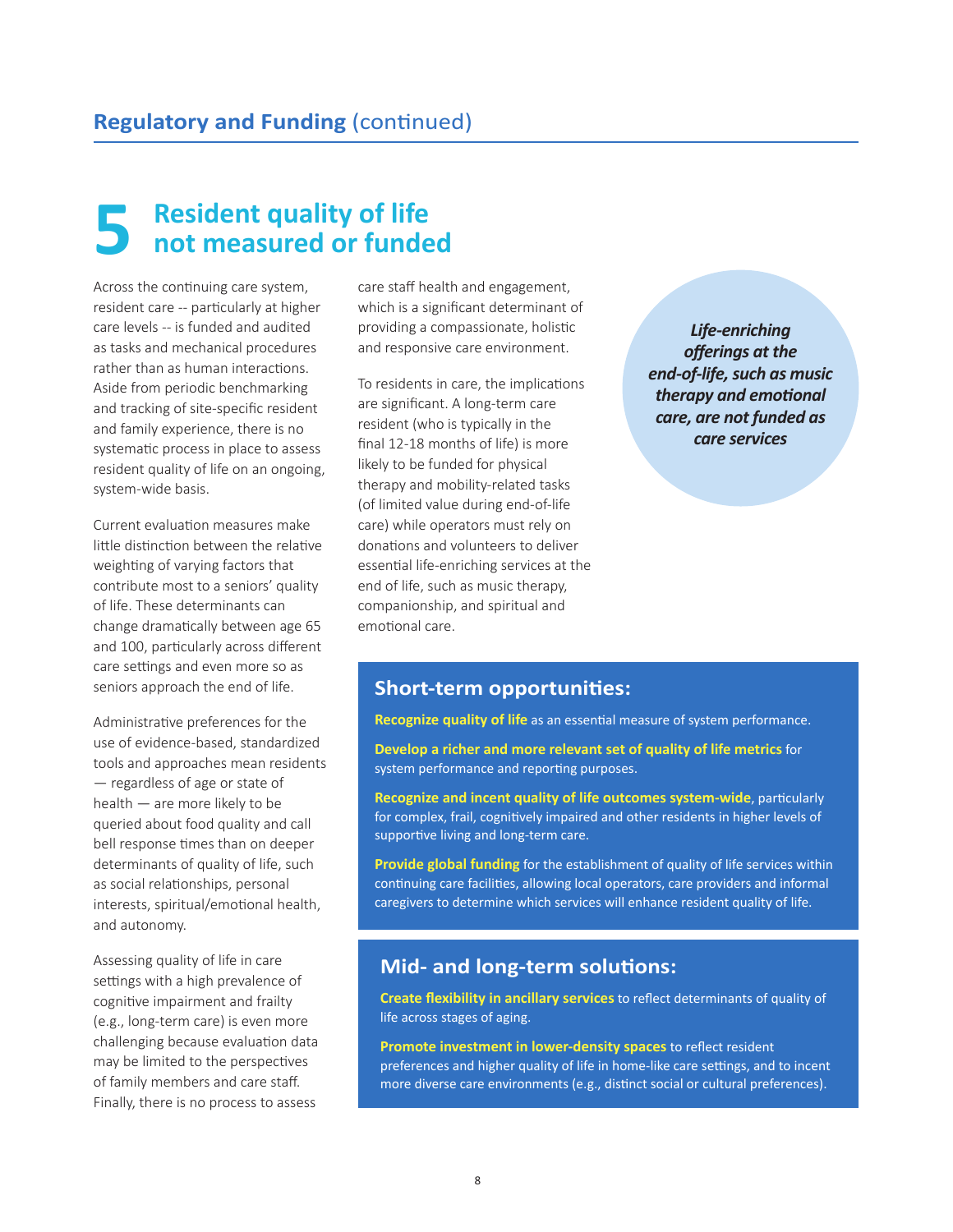## **Community Settings** (independent and supportive living)

# **6 Health system as primary gatekeeper for seniors' services**

Rarely do seniors make a sudden 'leap' into getting older. Most often they experience gradual, cyclic changes in their daily function and health status – often spanning a 30+ year period. Given that most seniors prefer to remain in their own home and community for as long as possible, why is the health care system the primary entry point for services? Why aren't social and community supports the first formal and integrated point of entry for seniors needing help with yard work, snow shoveling, grocery shopping, meal preparation, housekeeping, transportation, companionship and the other unmet needs that can threaten independence?

Our health care system's focus on medical services means it is structured around serious and permanent health changes rather than on episodic/cyclical shifts and flexible supports. This introduces a system-wide bias toward the 'unwellness' of seniors in which individuals must demonstrate a significant, sustained or permanent change in function/health in order to meet health-defined criteria for services. This also creates stigma among seniors, who must admit and succumb to their declining health

before qualifying for supports. With little focus on preventing and deferring age-related decline, our health system has proven ineffective at helping seniors adapt to their everchanging 'new normals' by offering prevention and intervention services that preserve and protect the senior's social, community and daily living needs.

*We have a system-wide bias toward the 'unwellness' of seniors*

### **Short-term opportunities:**

**Broaden the scope of seniors' wellness to encompass community supports**, including non-medical (daily living) support services as a necessary, first-line preventive measure to maintain independence and promote healthy longevity in community settings.

**Consider a public awareness initiative** to reduce the stigma experienced by seniors who reach out and request supports.

**Improve navigation by implementing an 'any door is the right door' approach to accessing seniors' services.** Create awareness and linkages across the full range of community health and social care.

### **Mid- and long-term solutions:**

**Formalize or strengthen linkages across government portfolios.** Health, seniors' supports, housing and community services must be better aligned or fully integrated to prepare for the changing expectations of seniors in how care is provided.

**Assessment approach:** Re-orient Alberta's approach to assessing the health of seniors to incorporate a focus on preserving and protecting functional capacity and quality of life.

**Whole-family approach:** Focus on assessing the entire family and caregiver support network to identify preventive opportunities and early family education regarding age-related changes.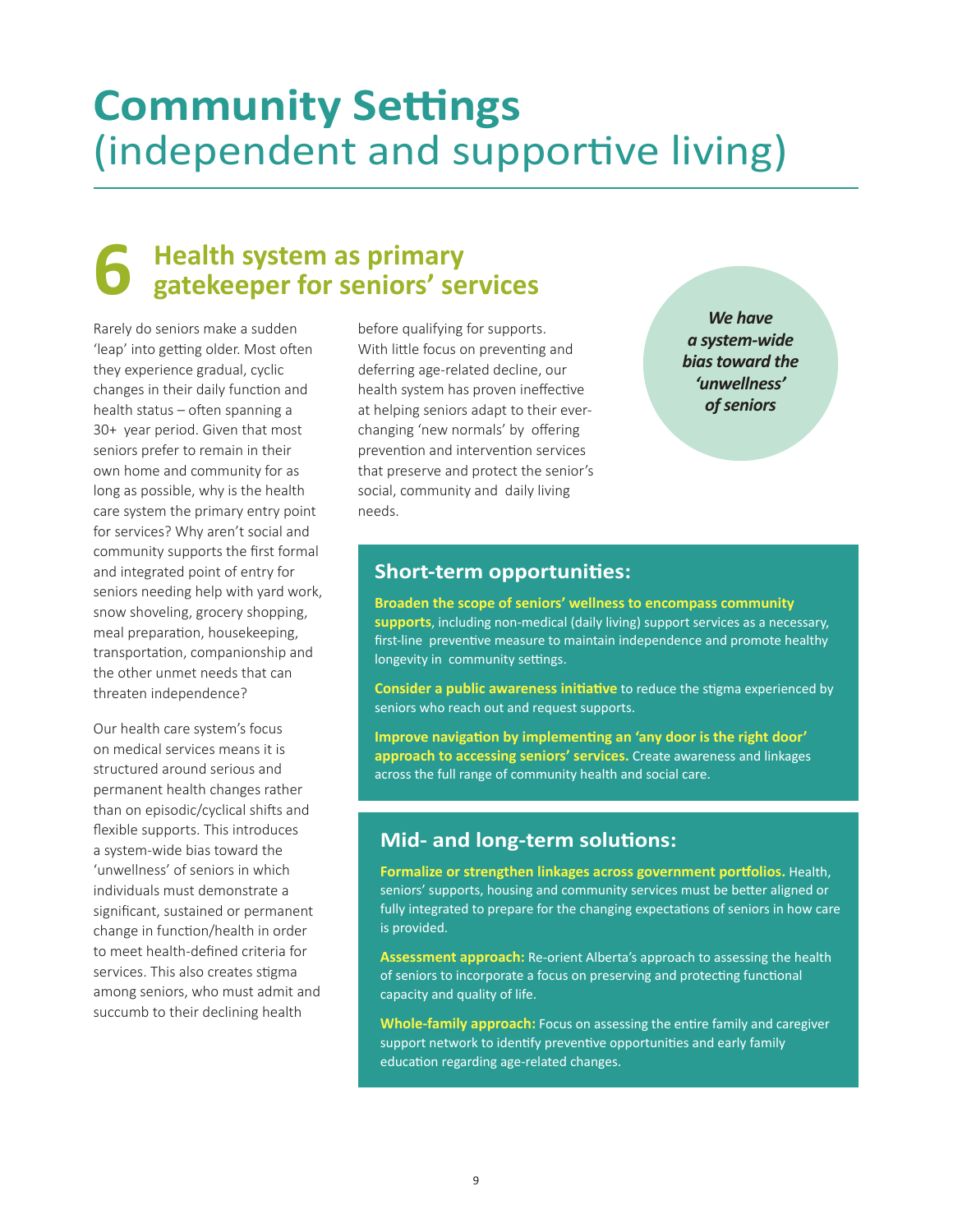## **Community Settings** (continued) *Families are*

## **7 Poorly integrated & coordinated community-based services**

For at least the first decade of senior years (65+), the primary services and supports required to remain independent are social and daily living, not medical. Few health changes during this time are permanent, nor do they require a long-term entry into the health system. Rather, during this period seniors need easy and flexible navigation support to access various community supports and services, often on a short-term or periodic basis.

As family and caregivers witness their loved ones' support needs change and cycle over time, they are often dismayed at how difficult it is to commission the support services that can stretch seniors' years of independence by 5, 10 or even 20 years. The sheer number and diversity of community agencies, not-for-profit organizations, churches, municipalities and other provider groups operating in this space makes it exceptionally difficult for seniors and their family caregivers to navigate the maze of services and find the right bundle of services at the right price. Furthermore, the lack of integration means there is little cross-referral or information sharing between service-providing organizations.

Finally, seniors living alone or without family support may lack the capacity to reach out for community-based services; therefore, informal outreach services and volunteer networks are the critical 'eyes and ears' to identify and reach out to at-risk seniors.

#### **Short-term opportunities:**

**User-driven:** Shift from provider-driven to user-determined criteria for service access.

**Instate lifelong in/out privileges** to request, initiate, suspend, or terminate services at the user's discretion to reflect the cyclic nature of supports required by seniors.

**Develop ways to formally mobilize today's healthy and active retirees** to serve as ambassadors and navigators for older seniors needing social and community supports.

**Promote navigation over directory services**, as directories don't always meet the needs of lower-efficacy clients. Commission the development of a Seniors' Helpline or app-based navigation supports.

**Ensure a mix of outreach and site-based services:** Ensure all voluntary, community, and public sector staff are aware of their essential role in bringing at-risk seniors to the attention of support programs.

**Stay community-driven:** Continue to promote the nimble, cost-effective and innovative provision of social/community support services through the network of municipal, not-for-profit and charitable providers. However, incorporate resources and oversight for the essential functions of provider linkages/referral networks and user navigation services.

**Allied health teams:** Promote the establishment of nurse practitioner/ social worker teams in community settings to augment primary care services.

#### **Mid- and long-term solutions:**

**Structured integration support:** Provide provincial/municipal leadership to strengthen collaboration among diverse provider groups to facilitate better service planning, integration and cross-referral mechanisms.

**Coordinate and align services along community hubs**, led by users, community providers, municipalities and primary care, with formal linkages to next-stage care settings (supportive living, acute care).

**Change ownership of records:** Ensure records are owned by users to facilitate data integration and service alignment.

*often dismayed at how difficult it is to commission the support services that can stretch seniors' years of independence*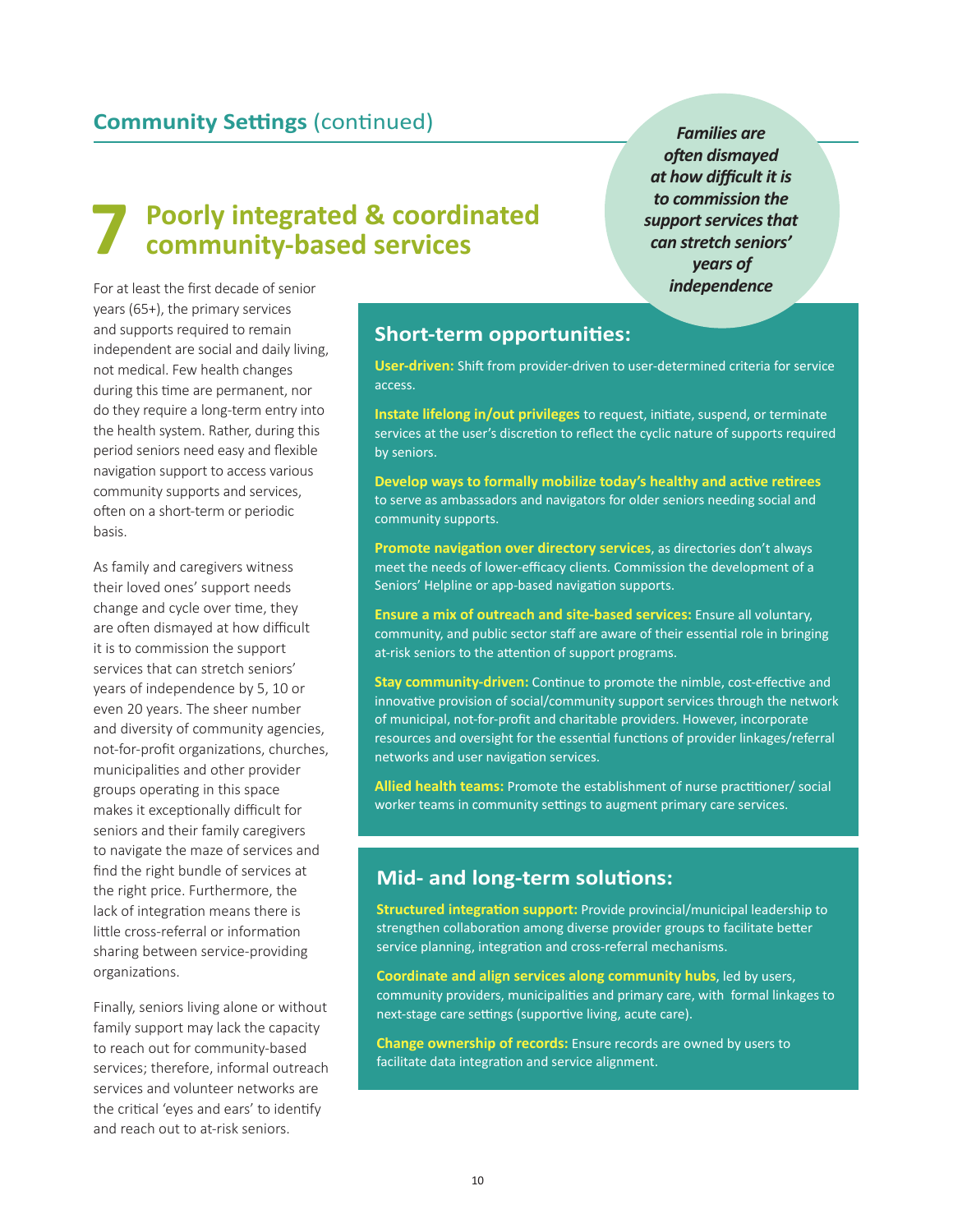## **8 Lack of community supports for early-stage dementia**

It can take families up to two years to confirm a loved one's dementia diagnosis. During this protracted diagnostic cycle, without a definitive diagnosis it is exceptionally difficult to qualify for early intervention dementia services. The result? Seniors may receive little or no coordinated system support until reaching more advanced stages of the disease.

Meanwhile, families and caregivers can struggle for years without the knowledge, insights or services they need to care for their loved one. Caregiver burden can quickly escalate, causing strain on families and declining health in the caregivers that are carrying the largest load.

> *Families living with dementia may receive little or no coordinated system support until reaching more advanced stages of the disease*

For many caregivers, it is the social and daily living losses (e.g., inability to leave the home, social isolation, inability to perform normal household tasks, disruptive or abusive behaviour from the ill family member) that can trigger premature placement of their loved one into facility-based care.

#### **Short-term opportunities:**

**Fast track implementation of the Alberta Dementia strategy**, including the development of integrated, community-based and centralized access points for resources and navigation support regarding dementia.

**Expand rapid pre-assessments and streamline diagnostic pathways:** Expand the capacity for community-based rapid pre-assessment clinics that can assess suspected cases of dementia via a two-hour appointment and refer into specialty care for comprehensive testing.

**Formalize respite care:** Engage the community and continuing care sectors to expand offerings in a variety of respite care, caregiver support and day program services including overnight respite.

### **Mid- and long-term solutions:**

**Bridge primary care and dementia care linkages:** Develop mechanisms to expand the linkages between primary care networks (PCNs), dementia care providers (e.g., SL4D, long-term care) and geriatric psychiatry to integrate a seamless diagnostic and care pathway.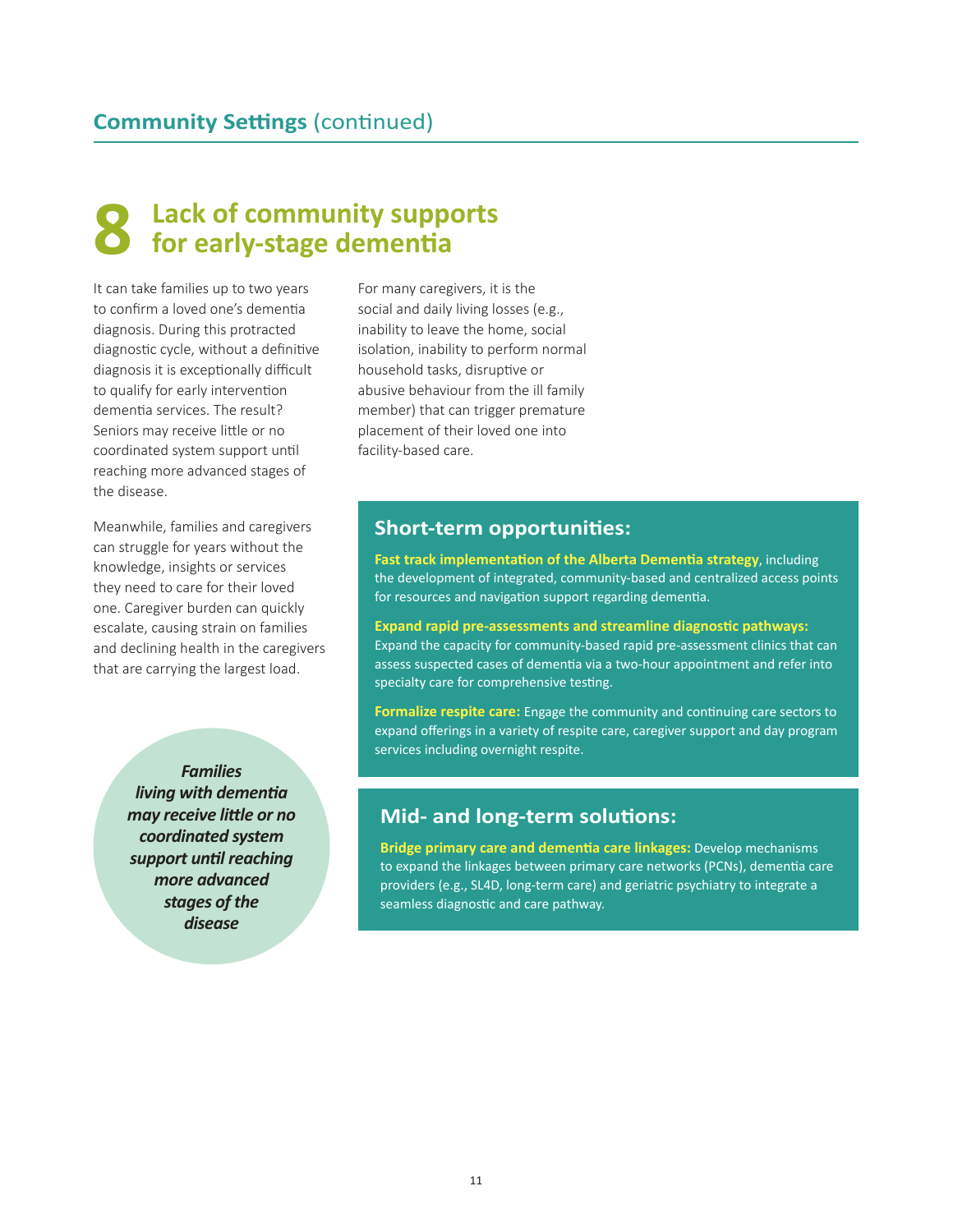# **9 Isolation, caregiver burden and unhealthy family separation**

Unprecedented life expectancy means caring for a senior can fall to just one or two family members, friends or neighbours, and may require a 25+ year commitment to support a loved one from age 65 through to age 90. It should come as no surprise that distress among unpaid caregivers is at an all-time high, as today's seniors and their loved ones bear the costs – financial, social, and personal – of a system that fails to recognize, value and support their immense contributions. In fact, our social and health care systems would collapse without the largely uncelebrated work of the estimated 600,000 unpaid caregivers — mostly volunteers and family members – who care for our most vulnerable seniors.

> *Our system would collapse without Alberta's 600,000 unpaid caregivers. Are we looking after them?*

Any caregiver will attest that system supports – such as education and respite care — can be difficult to access, schedule and rely on throughout a 25-year caregiving journey. And making frequent changes to the type and intensity of services for both the senior and their caregivers – as is often required – is even more challenging. Rigid admission requirements mean there is a lack of casual/part-time social care, respite care, and supportive living options for seniors during their decades-long transition from independence to dependence.

Caregivers that can no longer shoulder the tremendous weight of years of caregiving may be compelled to place their loved ones, often reluctantly, into institutional care. So many aspects of our seniors' care system – dementia care, complex medical care, palliative care – fail to offer families the right combination of supports for home-based care with flexible, on-demand access to respite services for caregivers.

### **Short-term opportunities:**

**Mandate assessment of the capacity, health and distress of the unpaid caregivers** that are supporting the seniors accessing services. Ensure the psychosocial needs and capacity of both the senior and the caregivers/family are weighted equally in the care plan.

**Change qualifying criteria to permit graduated entry** into supportive living arrangements to ease the transition and shift the balance of independent/ supportive living over time.

**Promote and expand innovations in respite care and caregiver supports**, including overnight respite care to sustain the sleep and health needs of caregivers while introducing the declining senior to supportive living.

## **Mid- and long-term solutions:**

**Offer and promote self-directed care** to foster senior and family autonomy in selecting social and health care services.

**Change legislation to offer tax credits** and workforce leaves of absence to all Albertans in caregiving roles.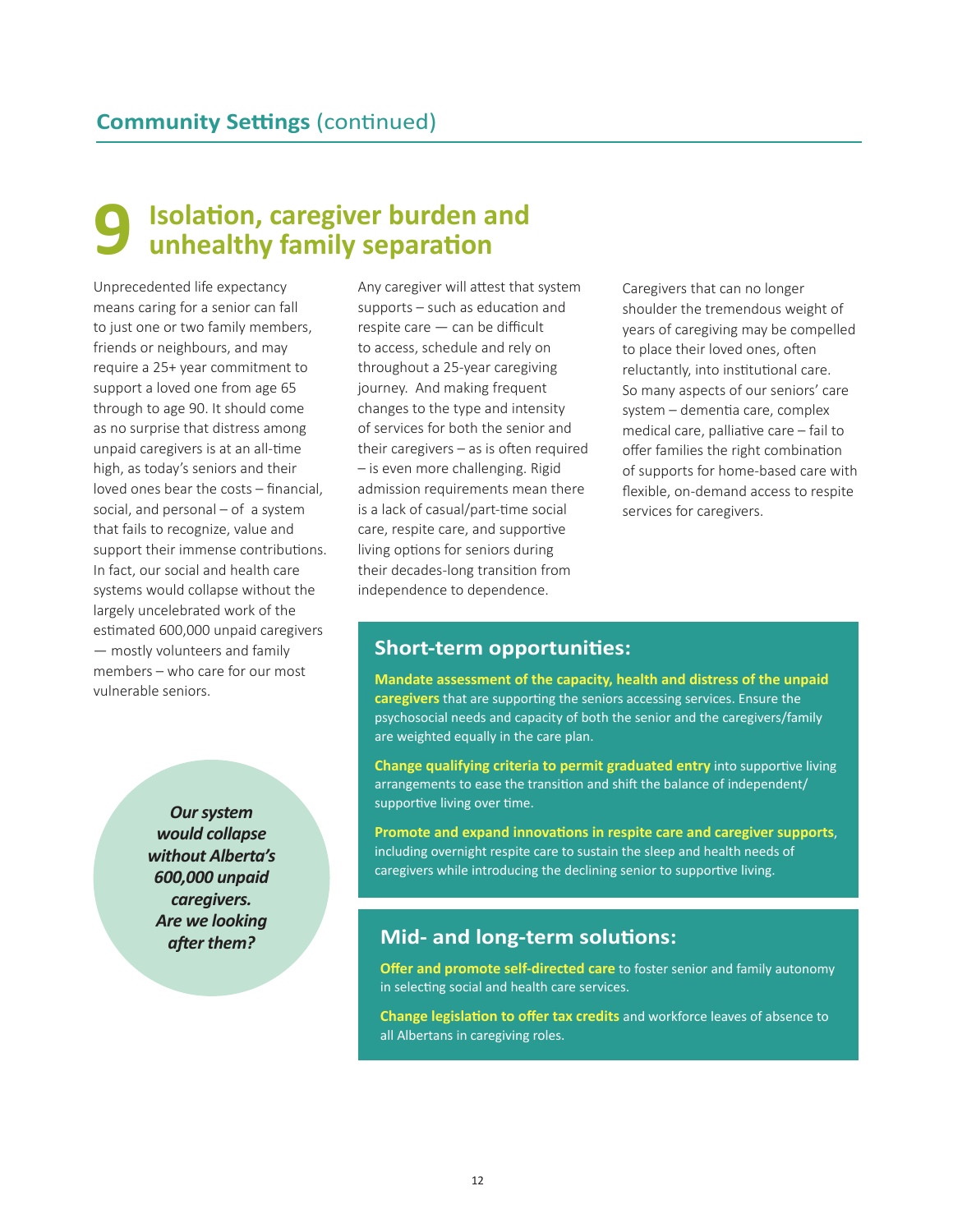## **Acute Care Settings**

# **10 Lack of restorative care to expedite hospital discharge and transitions into care**

Hospitals have a number of structural challenges and processes that make it difficult for seniors to be well served. For example, integrated communitybased rapid response teams can assess and treat seniors in their own homes, and link with primary care services, to prevent unnecessary transfers to a hospital emergency department.

Seniors requiring assessment in acute care will have a shorter and less debilitating experience in a seniorfriendly hospital environment that integrates laboratory, diagnostic imaging and geriatric medicine to streamline care.

For seniors admitted to hospital, once they have recovered from their acute illness it is not uncommon to be stuck in hospital due to waitlists, inefficient placement processes, and a lack of system-wide capacity to transition discharged patients into more appropriate settings – called alternate level of care (ALC).

For senior inpatients needing placement in a new care setting, nearly 10% of their time in hospital is wasted while waiting for a space somewhere else in the system. That's because there are 'no vacancy' signs in the other parts of the senior's care system that could provide more appropriate levels of care. The cost to the Alberta health care system is an estimated one billion dollars per year.

Being stuck unnecessarily in a hospital bed is not only detrimental to the system overall: it puts seniors

at considerable risk as they can lose 5% of their overall function each day they are in hospital unnecessarily. Nearly 50% of seniors needing continuing care can't be placed within 30 days of assessment, and during that month-long wait, some can be reduced to 20% of their pre-admission functional status, significantly reducing their chances of returning home to independent living. Up to one-third will end up being assessed for long-term care placement before they've even had an opportunity to try their best at rehabilitation services.

In contrast, restorative care provides seniors with intensive rehabilitation and support services for 30 to 90 days to return the individual

as close as possible to their prehospital functional status. Adaptive strategies are put in place to help the senior and family cope with any permanent changes that constitute a 'new normal'. Family members and the home care team are involved throughout restorative care so they can fully participate in planning for an eventual return to home living.

> *If hospitalized seniors were transferred sooner into restorative or other care programs, we could trim up to \$1 billion annually from hospital costs while increasing the likelihood of seniors returning to their own home.*

#### **Short-term opportunities:**

**Immediately increase the inventory of both outpatient and in-patient restorative care spaces** (for inpatient spaces, repurpose and replace the system's oldest LTC care beds).

**Mandate restorative care** prior to assessment for LTC placement.

**Engage the restorative care team upon the senior's arrival in ED** to plan and prepare for transition to restorative care with or without hospital admission.

### **Mid- and long-term solutions:**

**Integrate restorative care within the community paramedic program** to bridge transitions to/from home.

**Whole care team approach:** Involve the family, caregivers & home care team throughout the restorative care program to prepare for the eventual return home.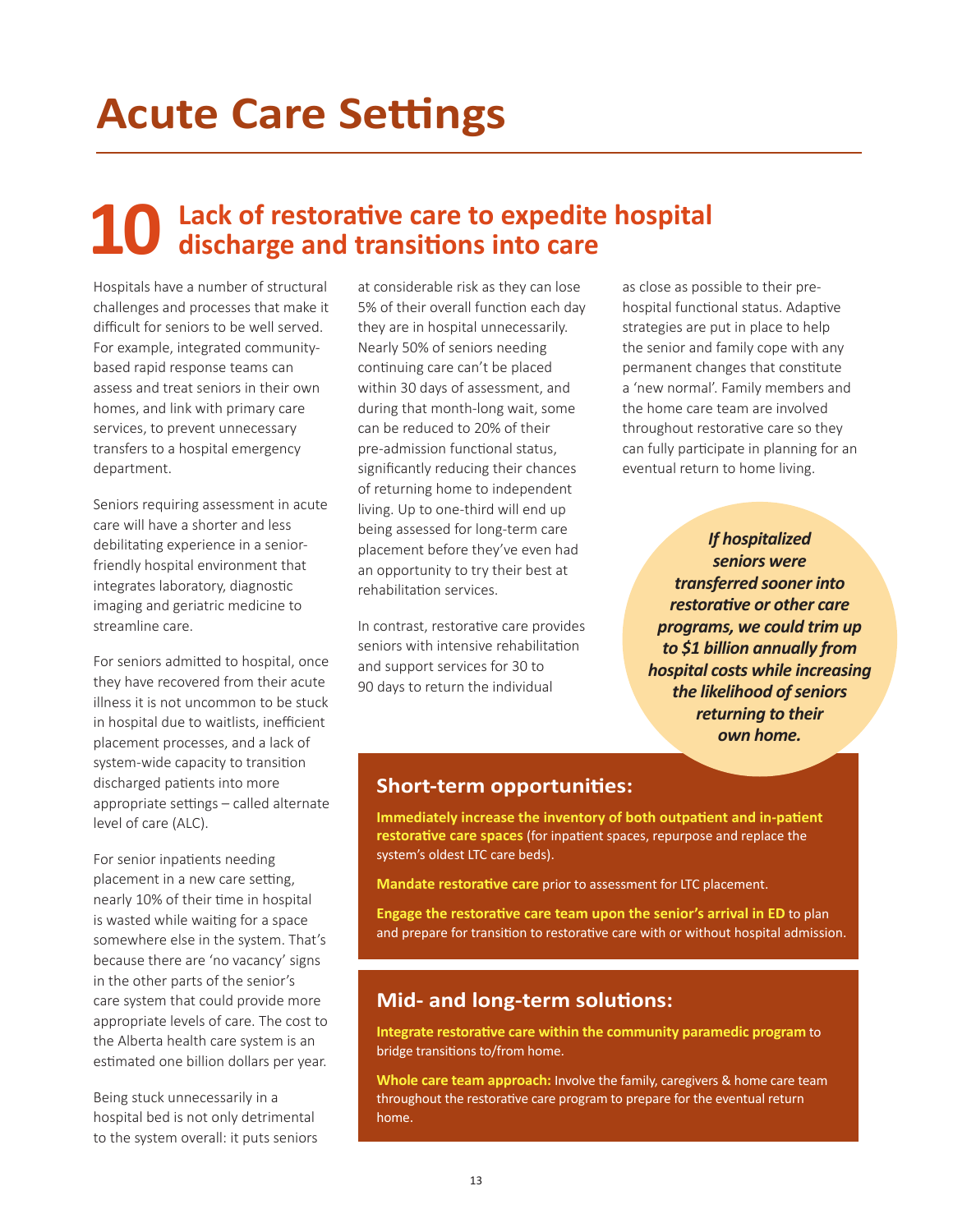## **Facility-Based Continuing Care**

## **11 Lack of spaces at highest care levels**

A lack of restorative care spaces causes too many seniors to be prematurely and erroneously placed in long-term care rather than being rehabilitated for a return home. Restorative care should be the first option for most frail or recovering seniors, with LTC placement considered only as a secondary option.

Still, there remains an overall shortage of spaces at higher care levels, especially LTC, due to increasing life expectancy and a significant increase in the number of older seniors – especially those enjoying years of life beyond age 85. While there has been some investment in entry level supportive living spaces (SL1 and 2), it has not been matched by adequate capacity building at the highest supportive living (SL3, 4 and 4D) and long-term care (LTC) levels, where the most elderly and ill seniors require care.

Many seniors requiring LTC today are inappropriately placed in supportive living (SL) spaces, leaving SL operators with a more complex and frail resident population than they are equipped to safely manage. This scenario is risky and unsafe for both residents and professional care staff; financially unsustainable for operators; and a threat to achieving and maintaining audit and accreditation requirements regarding quality standards.

The issue is exacerbated in rural communities, where residents must often choose between the right care level in a far away community

… or a local bed in a facility that is not funded to meet the resident's required level of care. Separating couples at such a crucial point in their lives is unconscionable.

With a surge in the population of Albertans aged 85 and over, it is no surprise that there is at least a 15% shortfall in spaces at higher care levels. It is estimated that between 3,000 and 4,000 more spaces are needed to reduce waitlists and create the system-wide capacity that would to allow couples and families to stay together in their own communities.

Lack of higher-level care spaces is the single largest driver of overcapacity

*The dollars spent holding seniors unnecessarily in hospital beds could be redirected to address the significant shortage of long-term care spaces*

in Alberta's hospitals. In fact, if the funds that are wasted by holding seniors unnecessarily in hospitals were redirected to the not-for-profit sector to build continuing care spaces (two-thirds financed by the operator and one-third supported by public funding) we could significantly increase capacity within three years by adding 500 new spaces annually.

#### **Short-term opportunities:**

**Use statistics and demand modelling to forecast and publicize** the true, population-based estimate of required versus actual LTC and SL 3, 4 and 4D spaces so government and operators have an accurate picture of current and future capacity gaps.

**Increase capacity:** Redirect resources to immediately expand LTC and SL 3, 4 and 4D capacity by 15% to meet the true population-based calculations of current space needs at higher care levels.

**Assess placement/acuity mismatches:** Conduct a province-wide audit of resident case-mix index (CMI) to identify gaps between intended versus actual resident acuity and to shed light on system-wide risks that need to be urgently addressed.

### **Mid- and long-term solutions:**

**Develop a long-term demand modelling process** to anticipate and mitigate against the current shortage of long-term care spaces.

**Develop strategies to prepare for the capacity reversal (excess facility-based)** capacity) that is projected to follow beginning around 2032.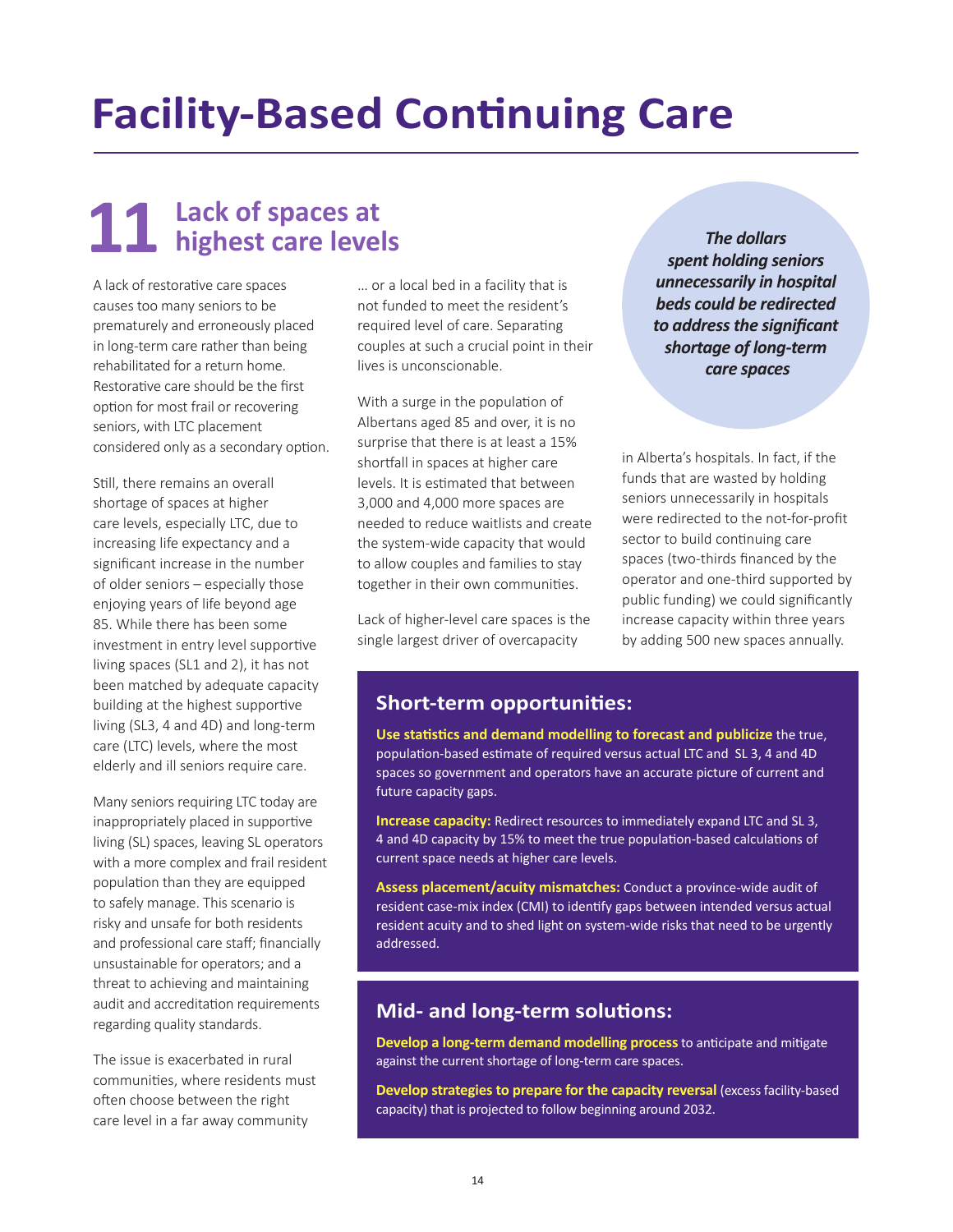# **12 Accommodation fees too low to support investment**

Alberta's regulated accommodation fees (the amount residents are charged) range from \$1,705 to \$2,074 per month and are now the second lowest in Canada. While the fees are barely affordable for the most vulnerable seniors (single seniors – mostly women – with a median income of \$2,600 per month), these designated spaces still operate at a loss of 25% or more. Even AHS and its subsidiaries operate at a 30% loss.

With fees no longer covering operator costs related to food, housekeeping, utilities, maintenance and capital carrying costs, it should be no surprise that much of the growth in Alberta's spaces over the past two decades has been in private, market-rate spaces where residents pay between \$3,500 to \$7,500 per month – serving more affluent seniors/couples with an income of \$100,000+ per year.

The result is a serious mismatch between demand and supply. For example, large, institutional-style facilities (150-bed capacity or larger) in urban areas are still economically viable despite resident preferences

> *Most LTC and SL spaces cost 25% more to operate than the operators receive in funding*

(especially among those with dementia) for smaller, home-like settings. This mismatch will reach a crisis as the current inventory of aging not-for-profit (NFP) infrastructure – with its excessive maintenance costs and an inability to repurpose or refurbish sites – will lead to closures and a net loss of affordable spaces in the next two decades.

While Alberta's NFP sector has historically been the largest net supplier of affordable, designated continuing care spaces – and remains committed to serving vulnerable populations – the sector can no longer finance new capacity unless there is a rebalancing between operating/capital construction costs and the level of accommodation fees. Although accommodation fee increases create the potential to cause hardship to the very population that needs the most protection, the risk can be mitigated through conscientious application of seniors' benefits programs and rebates.

## **Short-term opportunities:**

**Immediate accommodation fee increase:** Raise the accommodation fee charged to residents to reflect the true cost of services, with a comparable adjustment to seniors' benefits to protect low-income residents.

**NFP grant programs:** Offer capital construction grants preferentially to notfor-profit operators, followed by for-profit operators that commit to allocating a majority proportion of their newly constructed/converted spaces to the public (designated) system.

**Financing solutions:** Allow not-for-profit operators to access the provincial capital financing programs that are currently available to municipalities – these offer guaranteed long-term financing for public infrastructure.

**Adjust the capital funding formula** to reflect the higher cost structures and higher quality of life in home-like care settings, and to incent the construction of lower density and more diverse care environments (e.g., distinct social or cultural preferences).

## **Mid- and long-term solutions:**

**Conduct geographic-specific supply and demand modelling** to predict, at least 10 years in advance, which Alberta communities are projected to have a mismatch in demand versus supply of programming and facilities for seniors; earmark these communities for collaborative planning and funding.